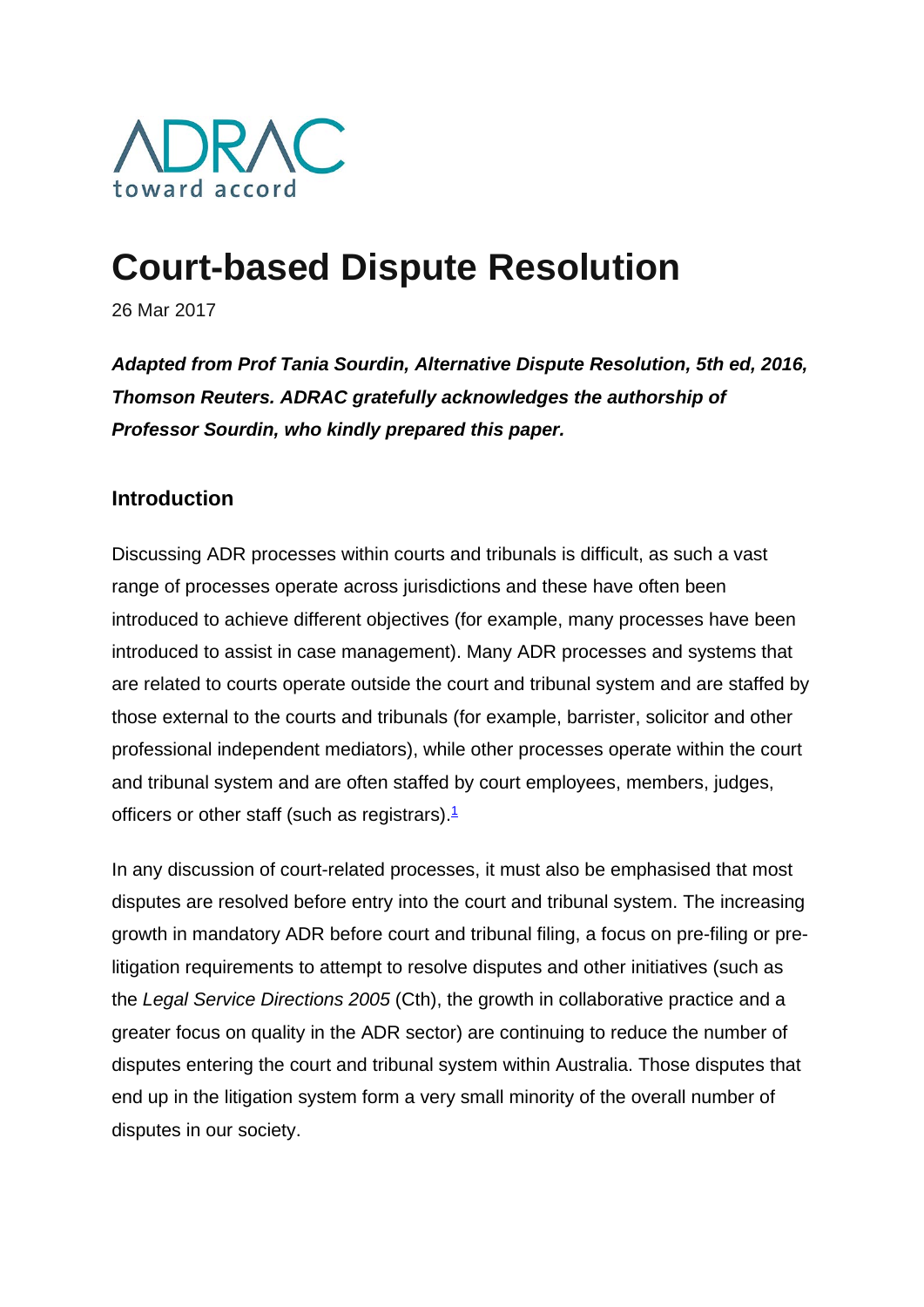Once within the litigation system, traditional trial processes account for the determination of a small number of disputes. It is unclear how "small" that number is, however research in 2014 and 2015 suggests that only one per cent or less of civil cases filed in higher courts in Australia end up in a full hearing with judicial determination. While in a sizable proportion of disputes there may be significant court activity (with multiple interlocutory court hearings) most disputes end up settling or in a default judgment process (if ever defended).

Increasingly, matters that are "settled" within the litigation system are finalised with the use of some type of ADR process. These processes may be used without the specific knowledge of the relevant court or tribunal, or may be used after active referral by a court or tribunal. There is some evidence that trials are reducing and that private forms of ADR may now be viewed as more attractive than court processes by some disputants.<sup>2</sup> One reason for introducing court-related ADR is a perception that it can enhance disputants' participation in and satisfaction with court proceedings generally.3

This paper attempts to summarise some of the main referral and ADR processes operating within Australian civil courts and tribunals. $4$  However, many quite complex processes operating within individual jurisdictions have not been summarised. The incorporation of ADR systems and processes into court and tribunal systems raises many issues. There are concerns in regard to the institutionalisation of ADR, the training and accreditation of practitioners, as well as issues about the role of the court and tribunal system and how it may relate to a larger and more informal ADR system. One significant and developing area relates to how information about ADR systems and processes is disseminated by courts and tribunals.

## **State court and tribunal systems**

State court and tribunal systems deal with large numbers of litigated cases in comparison to federal courts and tribunals. For example, although the Federal Circuit Court of Australia deals with many thousands of disputes, Local Courts throughout Australia deal with a vastly greater number and array of civil, family and criminal matters.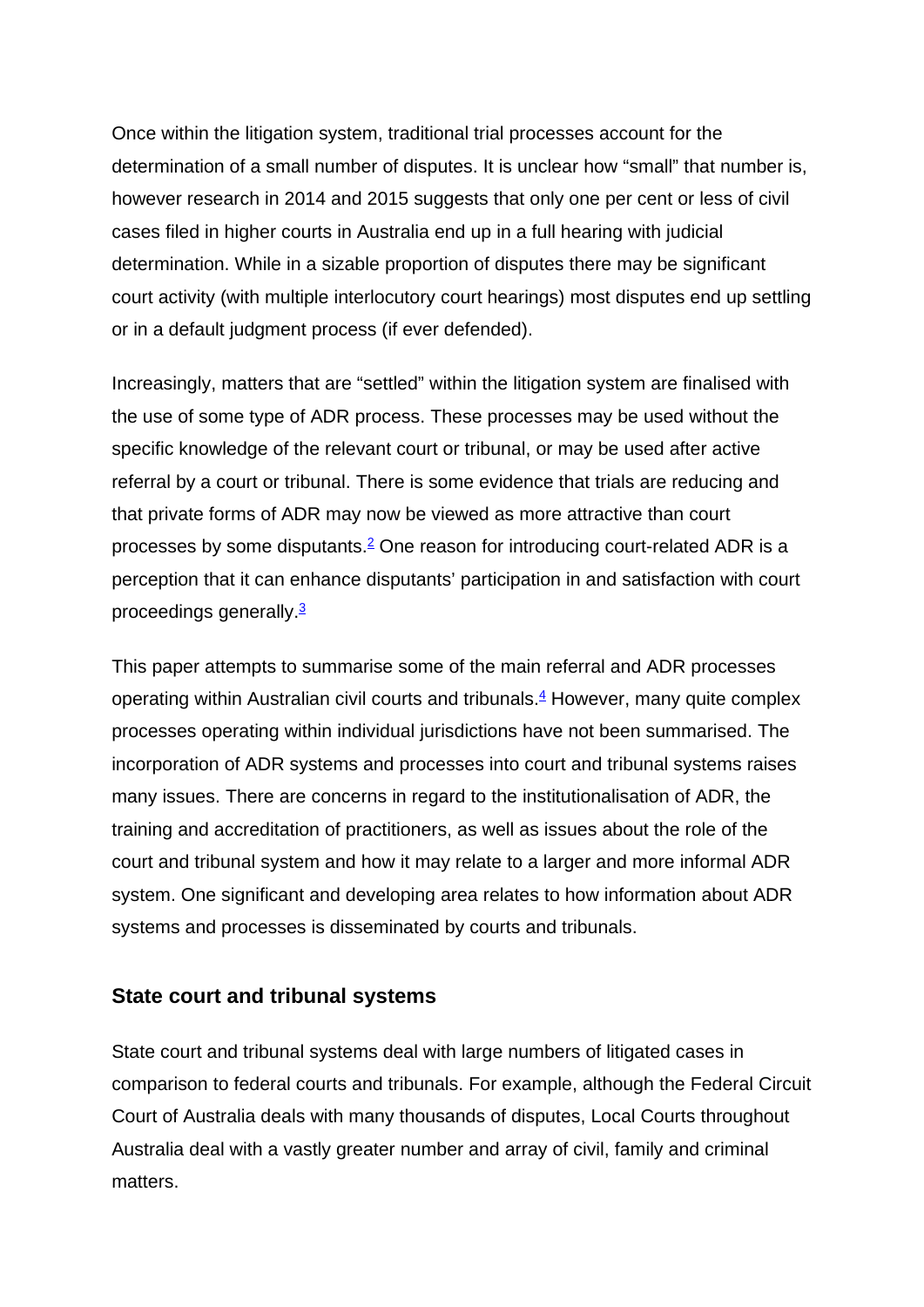## **New South Wales**

Civil litigation processes (including ADR processes) in the New South Wales Supreme, District and Local Courts (as well as the Dust Diseases Tribunal, Industrial Relations Commission and Land and Environment Court) are covered by the *Civil Procedure Act 2005* (NSW),<sup>5</sup> which commenced operation in June and August 2005. The aim of this legislation is to provide for greater uniformity and compatibility in civil litigation in New South Wales. As in the Victorian and the federal jurisdictions, the legislation creates overarching objectives for the courts, litigants and representatives that support the use of ADR processes.

#### **Supreme Court of New South Wales**

The concept of mandatory referral to an ADR process conducted by an external practitioner is not a new concept in New South Wales, and in the past 25 years many civil disputes have been referred to ADR processes in the District and Supreme Courts of New South Wales.6 The Supreme Court's *Practice Note No SC Gen 6 (Supreme Court – Mediation)*, issued on 10 March 2010, sets out the basis on which the Supreme Court will consider ordering mediation in civil matters.<sup> $7$ </sup>

The *Civil Procedure Act 2005* (NSW) contains the framework for mediation<sup>8</sup> and arbitration<sup>9</sup> of civil matters in New South Wales courts, including the Supreme Court of New South Wales. Courts can make an order for a matter to be referred to mediation with or without a party's consent. $10$ 

The parties to the proceedings are required to participate "in good faith" in the mediation.<sup>11</sup> The legislation also provides a framework to deal with other important mediation issues relating to costs,  $12$  confidentiality,  $13$  and mediator liability.<sup>14</sup> Currently at the Supreme Court, parties can choose their own external mediator (private mediation) or can request to be appointed a court mediator by the court (court-annexed mediation).

There have now been a number of judgments in New South Wales that have dealt with the issue of mandatory mediation referral. For example, Hamilton J referred to common perceptions of mandatory referral and highlighted important benefits. His Honour stated: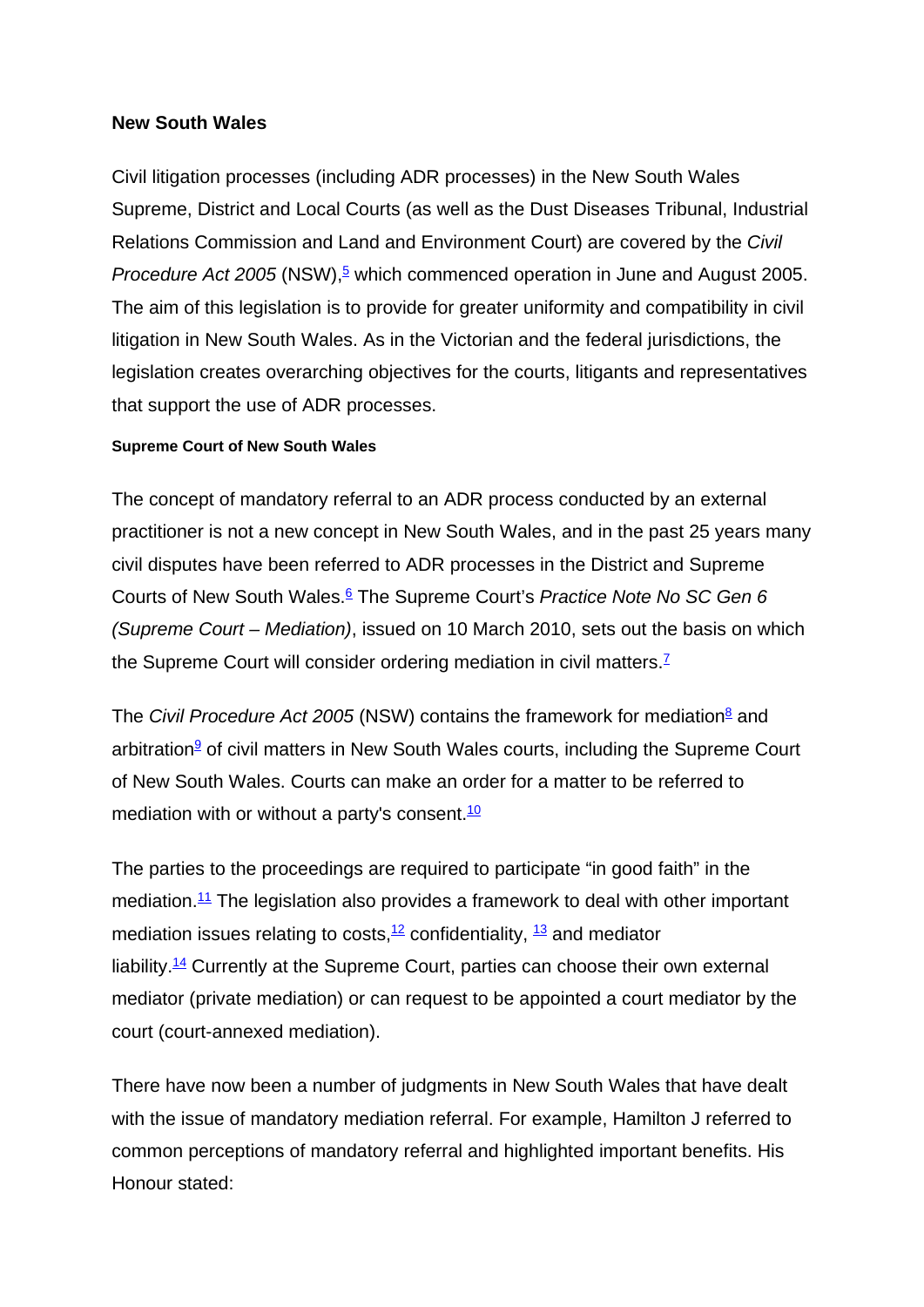Perhaps the parties' initial reluctance results from a perception that willingness to engage in mediation may be regarded as weakness. In any event, about 80 per cent of mediations I have ordered over initial resistance have succeeded. I have ordered a second mediation, where the first had failed: *Unconventional Conventions Pty Ltd v Accent Oz Pty Ltd (in liq)*. <sup>15</sup> This second mediation succeeded.<sup>16</sup>

The Chief Justice, the Hon Tom Bathurst QC, has also endorsed the success of ADR within the court:

Despite the initial reluctance of some, involvement in mediation prior to the commencement of litigation, or at least shortly after its commencement, has provided significant benefits. … The success of ADR has reduced the personal, financial and public costs of litigation by allowing parties to: maintain civil relationships while settling a dispute; settle disputes faster; narrow the issues in dispute even where settlement fails; and avoid placing unnecessary stress on the court system  $\frac{17}{1}$ 

Apart from mediation, the Supreme Court has long supported other ADR processes. For example, arbitration was in frequent use in common law matters for more than 25 years and can be ordered in certain circumstances. $18$ 

#### **Other New South Wales courts**

Other courts in New South Wales are increasingly using mediation and other ADR processes.<sup>19</sup> For example, for a number of years, the Land and Environment Court has had a registrar-based mediation system that has successfully resolved numerous disputes (with the exception of its criminal jurisdiction) and at no cost to the parties. In addition, many matters that involve disputes at the local council or other level are resolved by way of mediation prior to entry into that court system. There is also capacity for external referral to mediation on referral from the court, but the parties are responsible for the costs. The court also offers neutral evaluation as an alternative to litigation. It is now part of District Court practice that all appropriate cases are referred to mediation under the *Civil Procedure Act 2005*(NSW).<sup>20</sup>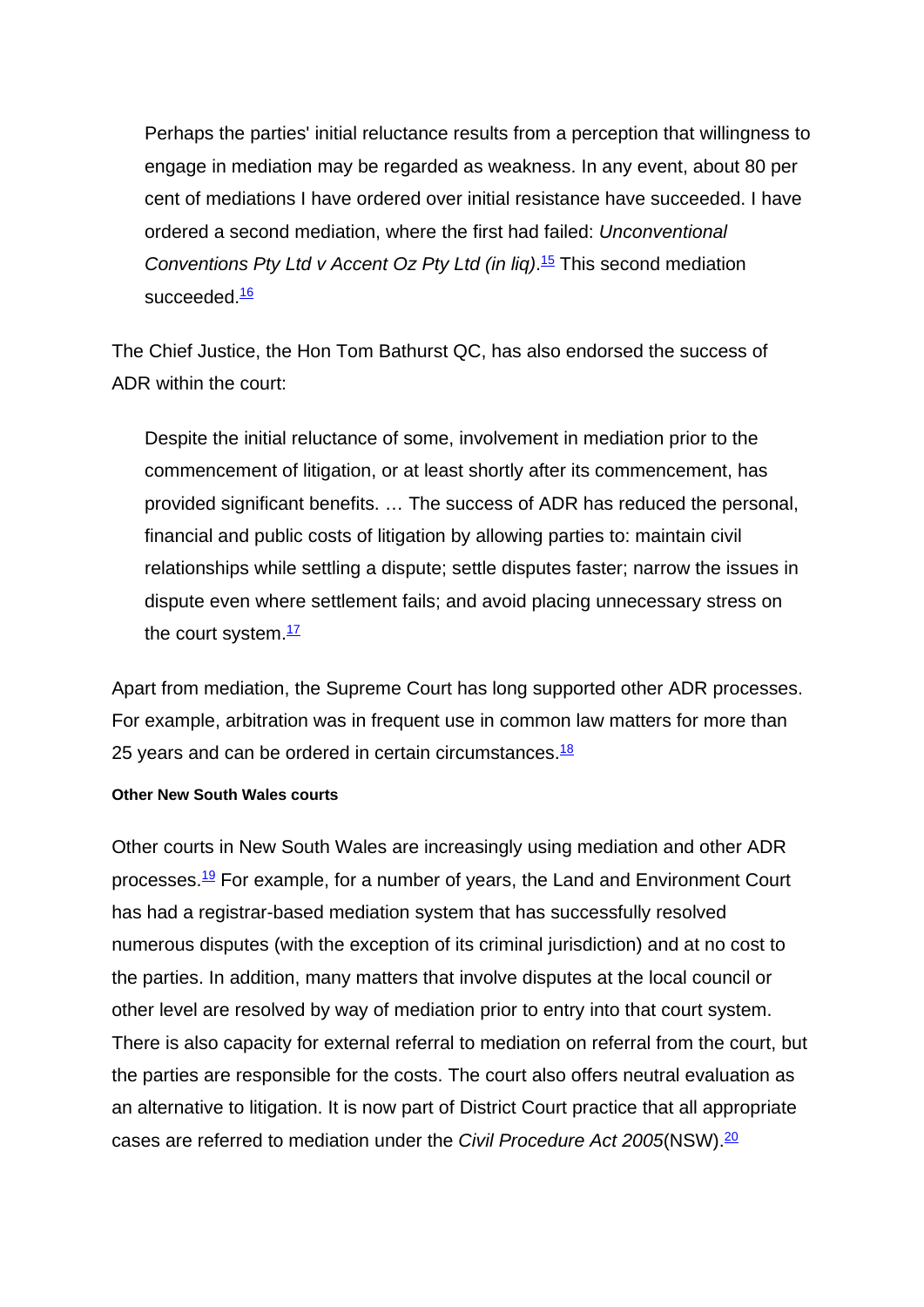ADR processes are also used in the Local Court. In that area, increasingly, matters are referred to mediators through a variety of statutory and other schemes. For example, the Community Justice Centres program assists in resolving disputes that commence in the Local Court and is also a service that can be used before court proceedings begin.21The wide range of programs that are allied to the Department of Family and Community Services, the juvenile justice area, and the Family Dispute Resolution program also assist in dispute resolution in respect of disputes that might otherwise progress through the New South Wales Local Court or tribunal systems.

The New South Wales Civil and Administrative Tribunal (NCAT) commenced in 2014 an amalgamation of over 20 pre-existing tribunals and bodies. $^{22}$  The purpose was to provide a more efficient and effective dispute resolution process and executive action review mechanism. $23$  NCAT is legislatively required to facilitate the just, quick and cheap resolution of the real issues in proceedings.  $\frac{24}{3}$  NCAT may use or require parties to use "resolution processes".<sup>25</sup>Resolution processes are defined as any process, including alternative dispute resolution, "in which parties to proceedings are assisted to resolve or narrow the issues between them in the proceeds".  $\frac{26}{10}$  NCAT offers a range of dispute resolution options including conciliation, mediation, conclave, preliminary sessions and directions hearings.

## **Queensland**

Alternative dispute resolution is also used in the civil jurisdiction of the Supreme, District and Magistrates Courts in Queensland. The *Supreme Court of Queensland Act 1991* (Qld), Pt 8 and the *District Court of Queensland Act 1967*(Qld), Pt 7 establish dispute resolution processes in the Supreme Court and the District Court respectively. It has been said that it is "virtually compulsory for the parties to participate".<sup>27</sup> The two primary forms of dispute resolution in use there are mediation and case appraisal.

The *Supreme Court of Queensland Act 1991* (Qld) and *District Court of Queensland Act 1967* (Qld) enable referral orders to be made either by consent or without the consent of a party. If a party does not consent, it can object to a referral order and argue as to why an order should not be made before the court.  $28$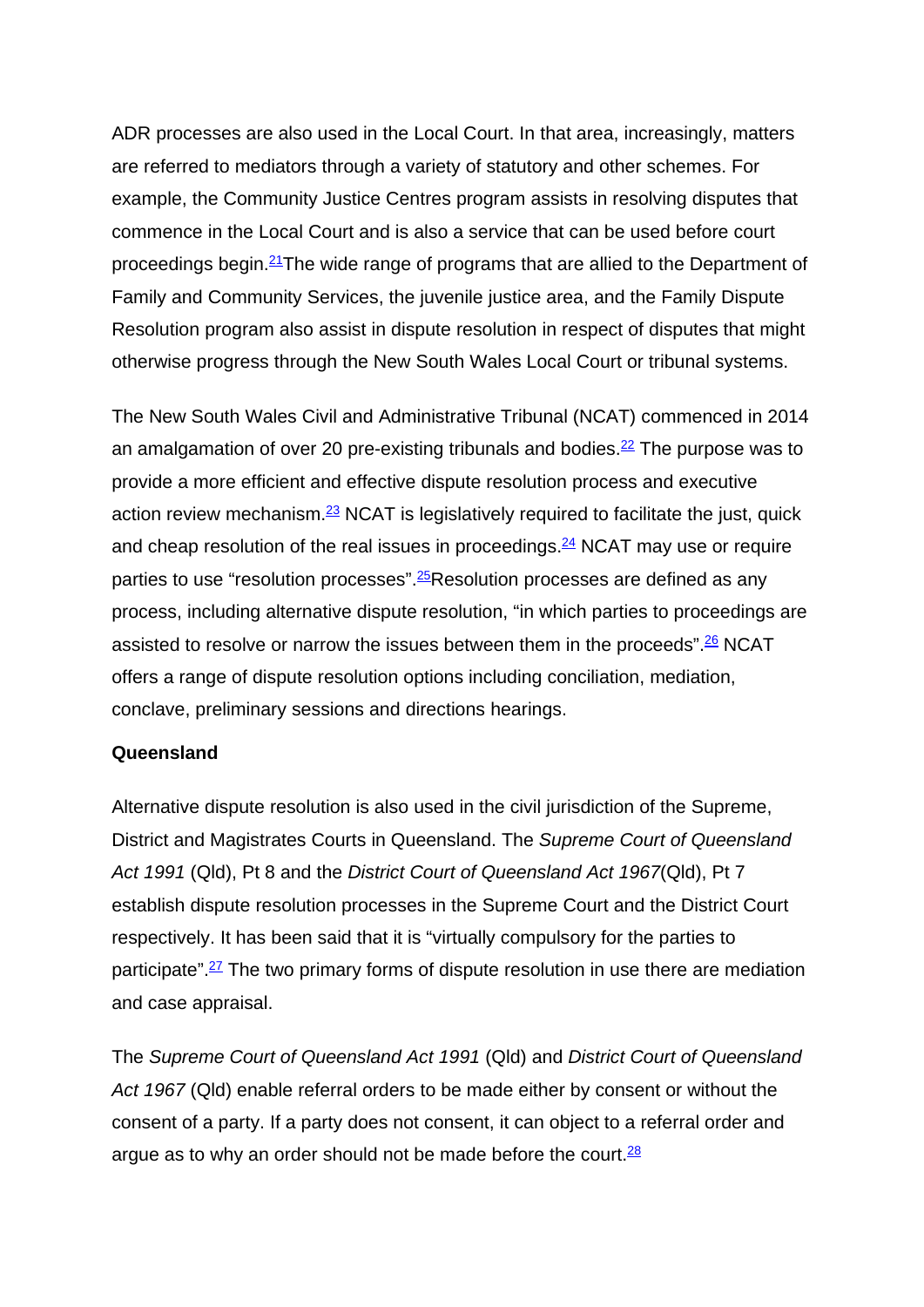The *Uniform Civil Procedure Rules 1999* (Qld) have also provided a framework for mediation and other ADR processes that is similar to the "overarching obligations" more recently seen federally and in Victoria and New South Wales.<sup>29</sup> The objective of these Rules is to "facilitate the just and expeditious resolution of the real issues in civil proceedings at a minimum of expense". $\frac{30}{2}$  Parties to court proceedings also face an implied undertaking "to the court and to the other parties to proceed in an expeditious way". $31$  The Rules also make explicit the court's pre-existing power to sanction a party who does not comply with the Rules or an order of the court.<sup>32</sup>

There is also provision made for "directions conferences" in the Magistrates Court,  $\frac{33}{10}$  which are aimed at resolving matters or narrowing issues that remain to be determined at trial. $34$  At these conferences, the possibility of settling the proceeding without a hearing, or by referring it to mediation, is generally considered.

The Queensland Civil and Administrative Tribunal (QCAT), which commenced operation on 1 December 2009, replaced 29 tribunals and many matters that might otherwise have proceeded in the Magistrates Court or in a small tribunal are now filed at QCAT. One of the "defining features" of QCAT's jurisdiction is the use of compulsory conferences – a hybrid process of mediation and case management. $\frac{35}{2}$  In the 2013–2014 reporting period, 61 per cent of compulsory conferences resulted in a finalised outcome.<sup>36</sup> The Department of Justice in Queensland also runs an extensive ADR scheme that assists people who are in dispute and who might otherwise be engaged in court or tribunal proceedings. $37$ 

## **Victoria**

Victoria has the oldest and most well-established court connected ADR programs in Australia. There have also been a number of recent changes to the way in which civil dispute resolution takes place in Victoria which further supports ADR. For example, the *Civil Procedure Act 2010* (Vic) has imposed overarching and specific conduct obligations on various participants to court proceedings. $\frac{38}{2}$  The Act applies to proceedings in the Victorian Supreme Court, the County Court and the Magistrates' Court.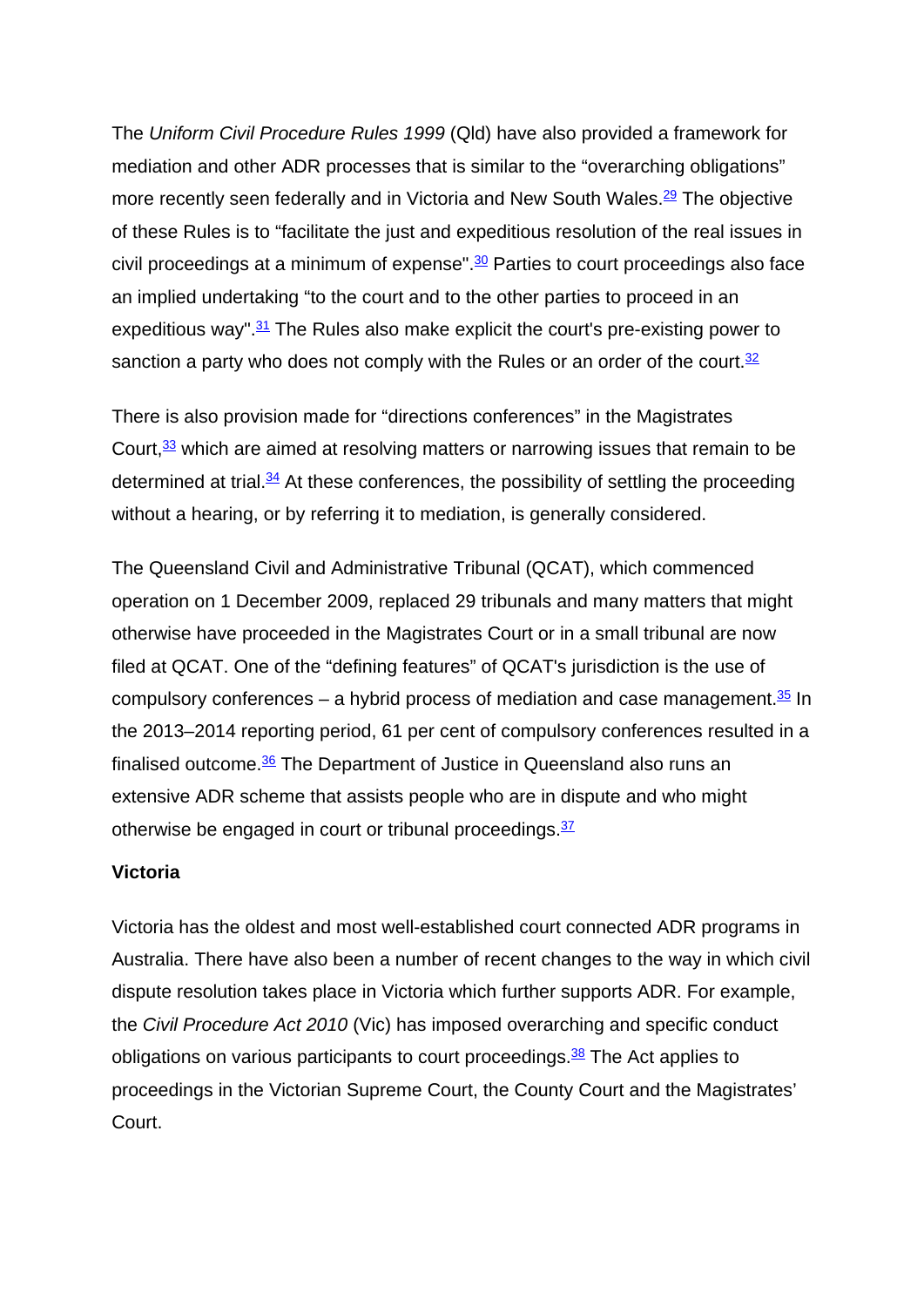The *Civil Procedure Act 2010* (Vic) also enhanced the courts' case management powers. In addition to existing powers, it enables courts to "make any order or give any direction it considers appropriate to further the overarching purpose in relation to pre-trial procedures",  $\frac{39}{2}$  which includes the power to "order the use of appropriate dispute resolution to assist in the conduct and resolution of all or part of the civil proceedings".  $\frac{40}{1}$ 

The County Court of Victoria has one of the most extensive referral systems within Australia. Most of the referrals have been to external ADR practitioners; however, some internal mediation and even judicial dispute resolution takes place in the Supreme and County Courts of Victoria.

As Judge Shelton noted, "mediation is now an accepted step in civil litigation with virtually all cases in the County Court automatically being referred to mediation".<sup>41</sup> In domestic partnership disputes and testators' family maintenance claims, the County Court also offers case conferences "as a substitute for private mediation". $\frac{42}{5}$ 

The *Supreme Court (General Civil Procedure) Rules 2005* (Vic)<sup>43</sup> provide that mediation can be ordered without the parties' consent. However, in common with some other courts, the Supreme Court does not have the power to order arbitration without the consent of the parties. $44$  Not unlike the Supreme Court of New South Wales, it also has power to refer a dispute to a special referee without the consent of parties.<sup>45</sup>

## **Western Australia**

In Western Australia, the Supreme Court has an ADR scheme that provides for the mediation of disputes by registrars of the court and others.<sup>46</sup> The District Court has a well-developed pre-trial scheme. The *District Court Rules 2005*(WA) outline the mediation processes used in the court, specifying that mediation can also serve as a pre-trial conference.  $\frac{47}{1}$ 

In 2013, the District Court held 2,835 pre-trial alternative dispute resolution conferences  $\frac{48}{11}$  It was also noted that: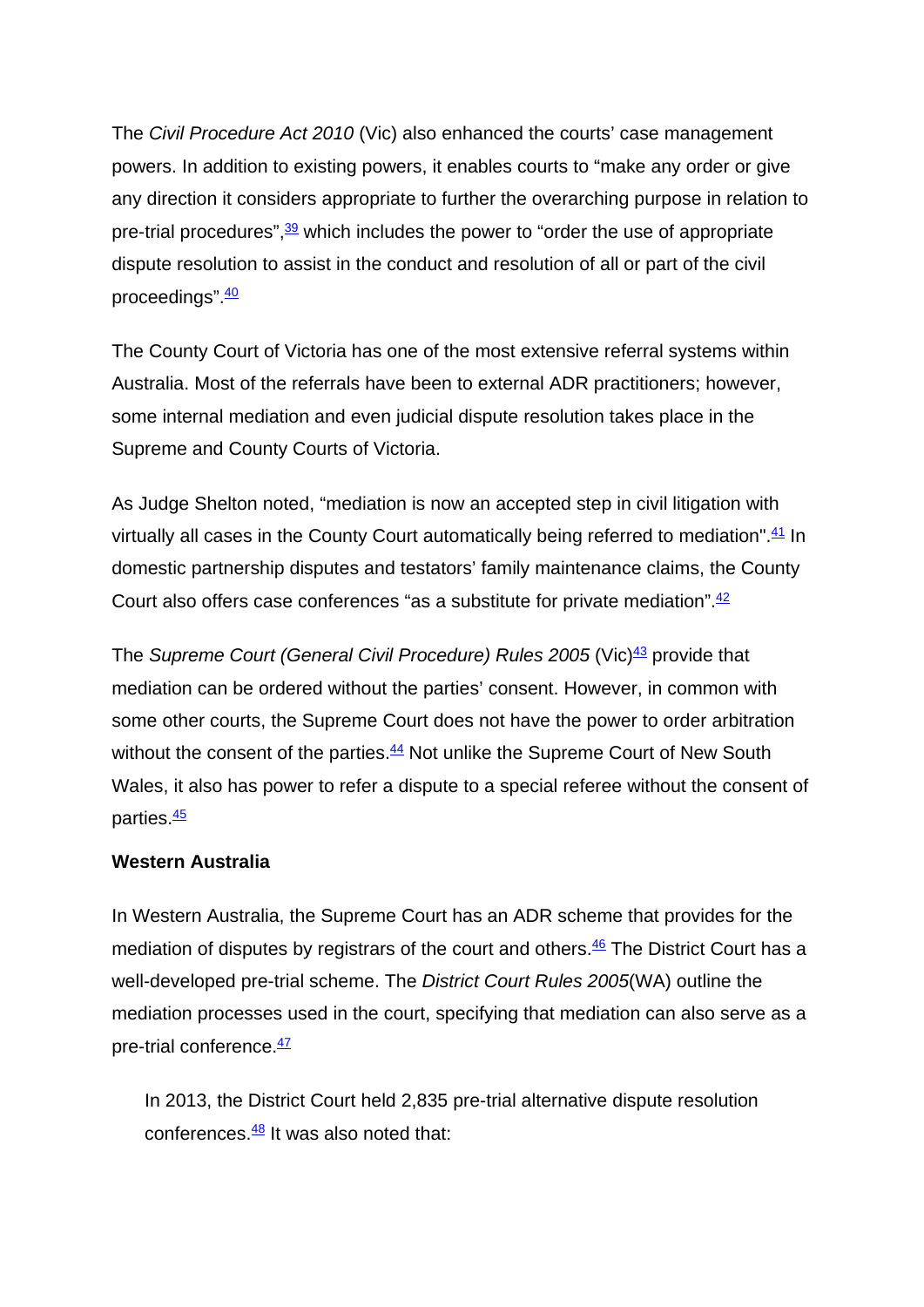Civil litigation is managed through an extensive program of case management and alternative dispute resolution. The success of the program is measured by the very few civil cases that actually proceed to a trial in the District Court. Of the 4,243 civil cases finalised in 2013, 57 (1.4%) proceeded to trial in 2013. $\frac{49}{1}$ 

The civil program in the Supreme Court, which involves mainly registrars, is very active. In 2014, 583 matters were mediated. $50$  The Court has noted that:

All defended civil cases are subject to mediation prior to going to trial … Some cases are mediated by Judges. The Registrars and some Judges receive extensive training in mediation. The Supreme Court's approach to managing civil disputes, including the use of in-house mediators, is very successful as less than 2% of contested civil matters are resolved by trial. $51$ 

Family law cases in Western Australia are heard by the Family Court of Western Australia. The Court is funded by the Commonwealth, but is governed by the *Family Court Act 1997* (WA). The Act reflects the federal family law legislation, requiring parties to attend family dispute resolution before applying for parenting orders.<sup>52</sup> The objective of this requirement is to ensure that parties make a "genuine effort" to resolve parenting disputes before applying for a parenting order. $53$  There are some exceptions to this requirement, including where there has been family violence.  $54$ 

The State Administrative Tribunal (SAT) of Western Australia was set up under the *State Administrative Tribunal Act 2004* (WA). The Tribunal uses Facilitative Dispute Resolution (FDR) as well as mediation to deal with many disputes.<sup>55</sup> Facilitative Dispute Resolution has been described as:

- directions hearings in which issues are identified, options are developed and, in certain types of applications, alternatives to the proposal are discussed;
- mediations "to achieve the resolution of matters by settlement between the parties";
- compulsory conferences "to identify and clarify the issues in the proceeding and promote the resolution of the matters by settlement between the parties"; and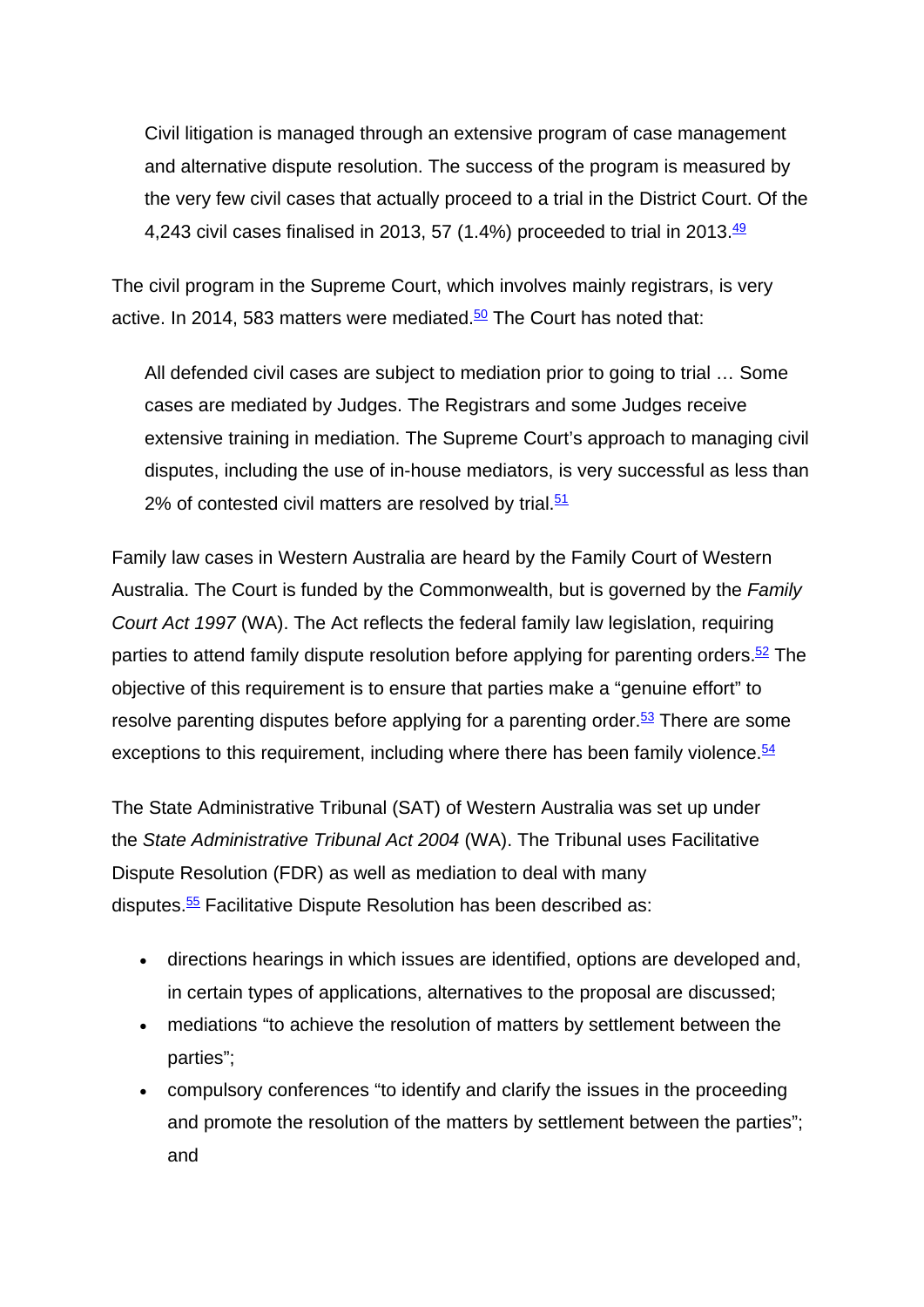• in review proceedings, invitations by the Tribunal to respondents to reconsider their decisions under s 31 of the SAT Act, often in light of further information or clarification provided, or modifications or amendments made, by applicants through the other FDR processes. $56$ 

## **Other States and Territories**

South Australia has had extensive range of ADR processes that are used in the courts. Mediation is provided for in the Supreme, District and Magistrates' Courts.<sup>57</sup> Mediation can be ordered without consent.<sup>58</sup> In particular, South Australia has supported conferences and mediation for a number of years. $\frac{59}{2}$  In conferences, alternatives to litigation are usually discussed.

In Tasmania, mandatory referral to mediation was permitted in 2000.<sup>60</sup> The court directs mediation where it appears that there is a good prospect of settlement or where it considers that a mediated settlement is preferable.  $61$ 

In the Australian Capital Territory, there has been a close focus on ADR and its relationship to the litigation system. The *Mediation Act 1997* (ACT) set up a comprehensive regulatory scheme that applies to mediators. In addition, legislation such as the *Domestic Relationships Act 1994* (ACT) and the *Leases (Commercial*  and Retail) Act 2001(ACT) allow for referral to mediation or arbitration.<sup>62</sup>

Legislation in the Northern Territory provides for ADR processes mostly within the Local Court.<sup>63</sup> However, there has been an increasing focus on ADR in the Northern Territory Supreme Court. In 2010, *Practice Note 1* was issued, which enabled mandatory referral of matters to mediation before a judge, master or registrar, or to an external mediator from a list kept by the court.  $64$ 

## **Federal schemes**

Australian federal courts and tribunals have been involved and engaged in ADR development for more than 25 years. The emphasis in federal courts and tribunals has largely been on mediation and conciliation processes rather than other ADR processes, such as evaluation and arbitration, although the AAT has used a number of advisory and evaluative forms of ADR.<sup>65</sup> Court staff in the Federal Court and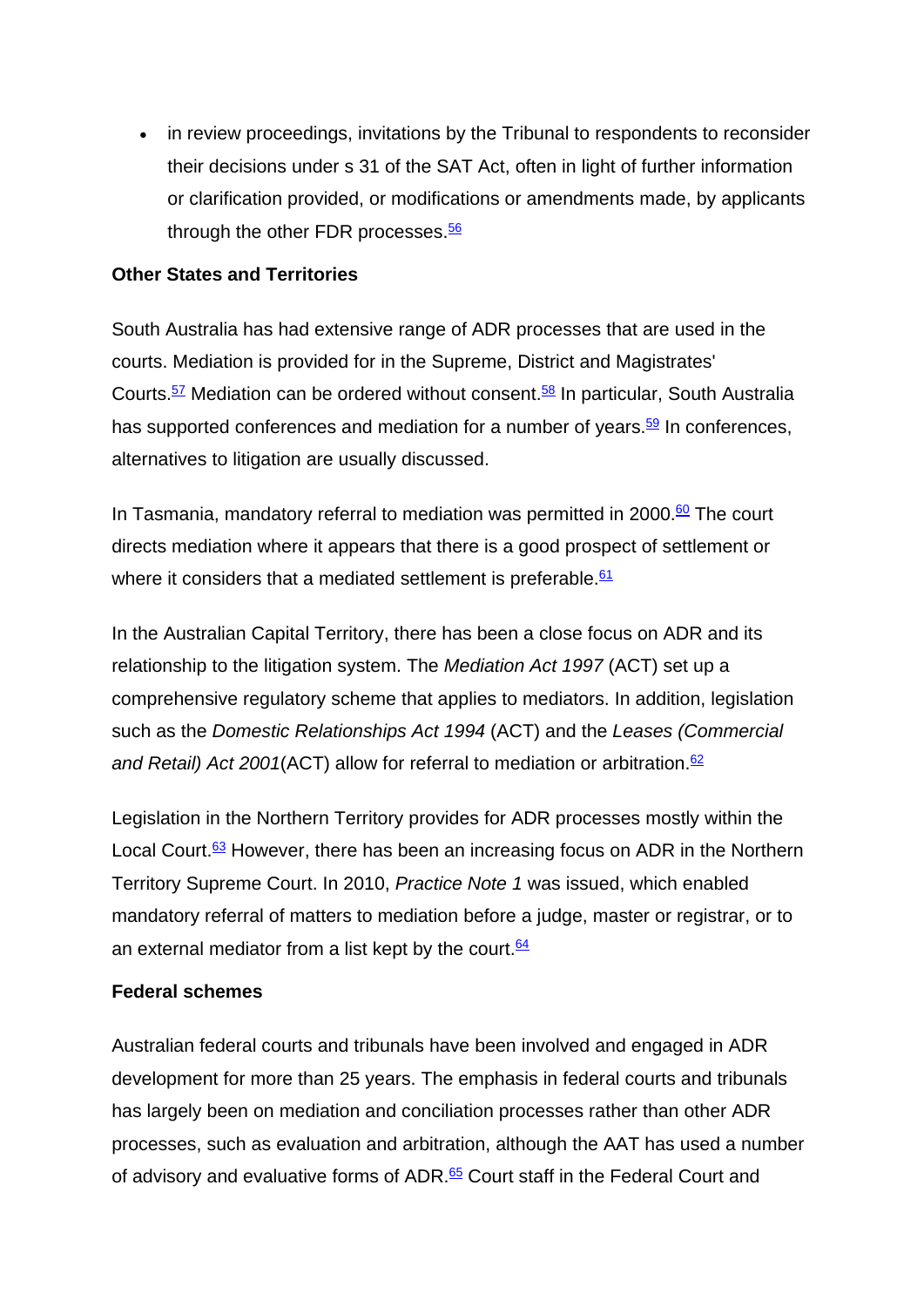Family Court and members of the Administrative Appeals Tribunal (AAT) have undertaken much of the mediation and conciliation work. Each court and tribunal has constructed an ADR program to meet its own needs.

In June 2008, the National Alternative Dispute Resolution Advisory Council (NADRAC) received a reference from the Commonwealth Attorney-General to provide advice regarding encouraging greater ADR use across the federal sector. NADRAC conducted an inquiry and published the results of that advice and recommendations in the report, *The Resolve to Resolve: Embracing ADR to Improve Access to Justice in the Federal Jurisdiction*. <sup>66</sup> Also in September 2009, a report of the Access to Justice Taskforce in the Commonwealth Attorney-General's department, *A Strategic Framework for Access to Justice in the Federal Civil Justice System*, was produced, with the ultimate aim of promoting effective (and earlier) dispute resolution in order to overcome barriers to access to justice. $67$  These two reports have led to substantial and significant changes to the obligations that attach to those involved in ADR and also to the establishment of dispute resolution obligations in the pre-litigation area.

As in many State jurisdictions, there have also been changes introduced into federal courts that impact on the obligations that litigants have when conducting litigation. For example, the *Federal Court of Australia Act 1976* (Cth) was amended in November 2009<sup>68</sup> and new obligations are now placed on the Federal Court, litigants and legal practitioners to facilitate the just resolution of disputes according to law, and to do this as quickly, inexpensively and efficiently as possible. $69$ 

### **Federal Court of Australia**

In the Federal Court of Australia, matters have been referred to mediation without the parties' consent since  $1997 \cdot \frac{70}{2}$ The "Assisted Dispute Resolution" program that commenced in 1987 (and, until 1997, required the consent of the parties) was based upon the mediation of disputes by registrars of the court. Registrars have performed much of the mediation work, although external mediators in Victoria and New South Wales have mediated a number of matters. Mediations conducted by registrars have dealt with a wide range of disputes, including issues that range from trade practices disputes to asylum seeker interventions. In 2009, the Federal Court of Australia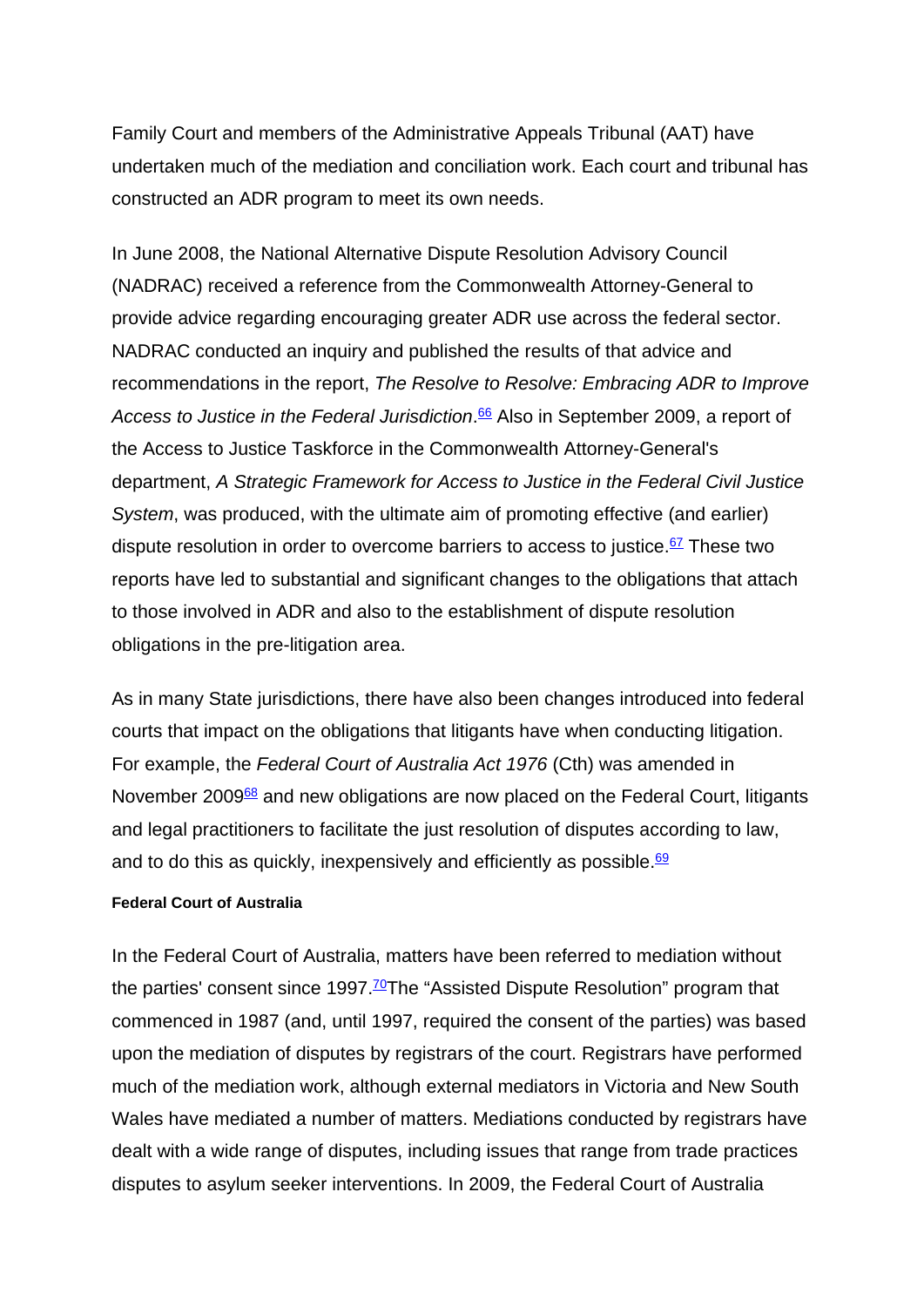became a recognised mediation accreditation body (RMAB) under the National Mediator Accreditation System and the registrars of the court who conduct mediations are all accredited practitioners.

Part 28 of the *Federal Court Rules 2011* (Cth) sets out the way in which a range of alternative dispute resolutions processes will be dealt with. $71$  The rules also make clear that "[a]t any hearing, the Court may make directions for the management, conduct and hearing of a proceeding", including an order referring the proceeding to an arbitrator, mediator or "suitable person" for resolution by an ADR process, and for referral to a case management conference or a pre-trial settlement conference. $\frac{72}{2}$  An order referring proceedings to arbitration currently requires the consent of both parties $\frac{73}{3}$  (as opposed to any other form of alternative dispute resolution, which can be ordered with or without the consent of the parties). Appeals from arbitrations in the Federal Court are on questions of law only $\frac{74}{1}$  and an arbitrator may refer a question of law back to the court for determination.<sup>75</sup> The Federal Court also makes available a voluntary "fast-track" resolution process for commercial, personal insolvency and intellectual property (apart from patents) matters. This expedited process specifically calls for the most appropriate dispute resolution mechanism(s) to be employed (under the guidance of a managing judge). $\frac{76}{6}$ 

### **Family Court of Australia**

Extensive changes to the family law system were introduced in 2006. These changes included the introduction of a new hearing model in relation to children's matters. Significant reforms were also implemented in relation to ADR, which is now largely conducted outside the courts.

Generally, the Family Court may, at any stage of the proceedings, order that parties attend conciliation, family counselling, "family dispute resolution" (FDR), attend an appointment with a family consultant or participate in an "appropriate course, program or other service".<sup>77</sup> With the consent of the parties, the Family Court may also order that matters be referred to arbitration.<sup>78</sup> Such an award can be reviewed (and set aside, if necessary), on questions of law, by a single judge of the Family Court, or the Federal Circuit Court.<sup>79</sup> Both courts can also determine questions of law referred by an arbitrator. $\frac{80}{2}$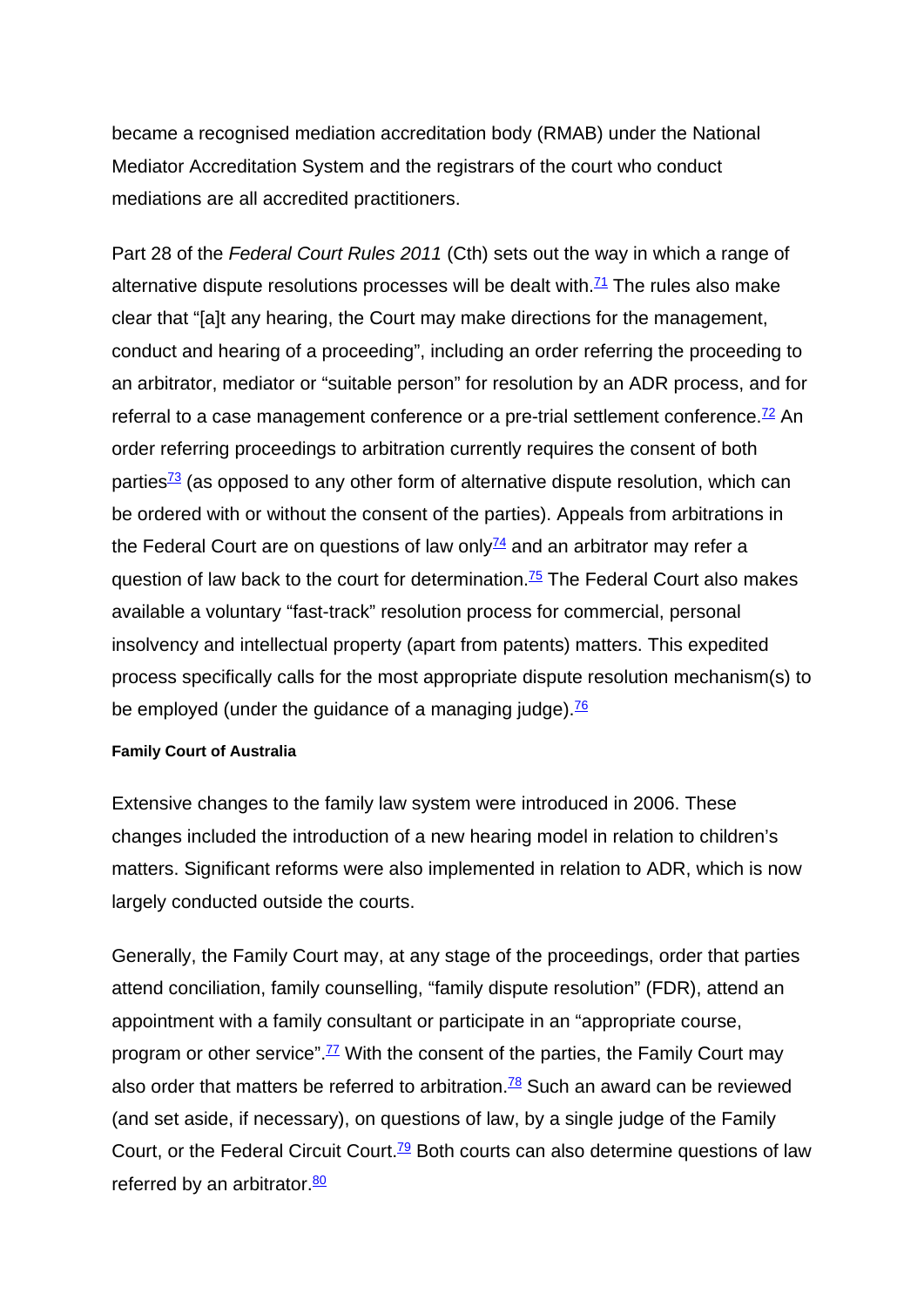One of the largest pre-litigation schemes that imposes mandatory attendance at a dispute resolution process in Australia is set up through legislation and with significant infrastructure and operates in the family dispute area.

The amendments to the *Family Law Act 1975* (Cth) introduced in 2007 mean that if an individual wants to apply to the court for a parenting order under Pt VII of the Act, they first need to attend FDR. This is defined as a process (other than a judicial process) whereby an independent FDR practitioner (who must be accredited) helps people "affected, or likely to be affected, by separation or divorce to resolve some or all of their disputes with each other". $81$  Once the FDR process has been engaged in, the parties can obtain a certificate from the FDR practitioner confirming that an attempt at family dispute resolution was made, and then may apply to seek a Family Court order. $\frac{82}{ }$ 

#### **Federal Circuit Court of Australia**

The Federal Magistrates Court was renamed the Federal Circuit Court of Australia (FCC) in April 2013. Part 4 of the *Federal Circuit Court of Australia Act 1999* (Cth) entitled *Dispute Resolution for Proceedings other than Proceedings Under the Family Law Act 1975* establishes dispute resolution processes (DRP). Part 6 of the *Federal Circuit Court of Australia Act 1999* (Cth), entitled *Practice and Procedure,* read together with the *Civil Dispute Resolution Act 2011*(Cth), also supports extensive case management and pre-litigation obligations in relation to ADR. The Explanatory Memorandum to the *Federal Magistrates Bill 1999* (Cth) notes that:

Obligations are imposed on the Federal Magistrates Court and legal practitioners to advise parties about primary dispute resolution processes that may help in resolving their dispute.

Parties who have been ordered by the Federal Court to undertake a primary dispute resolution process may apply to the court to have a question of law determined which arises out of the proceedings. Such an application must be accompanied by a statement by the person conducting the primary dispute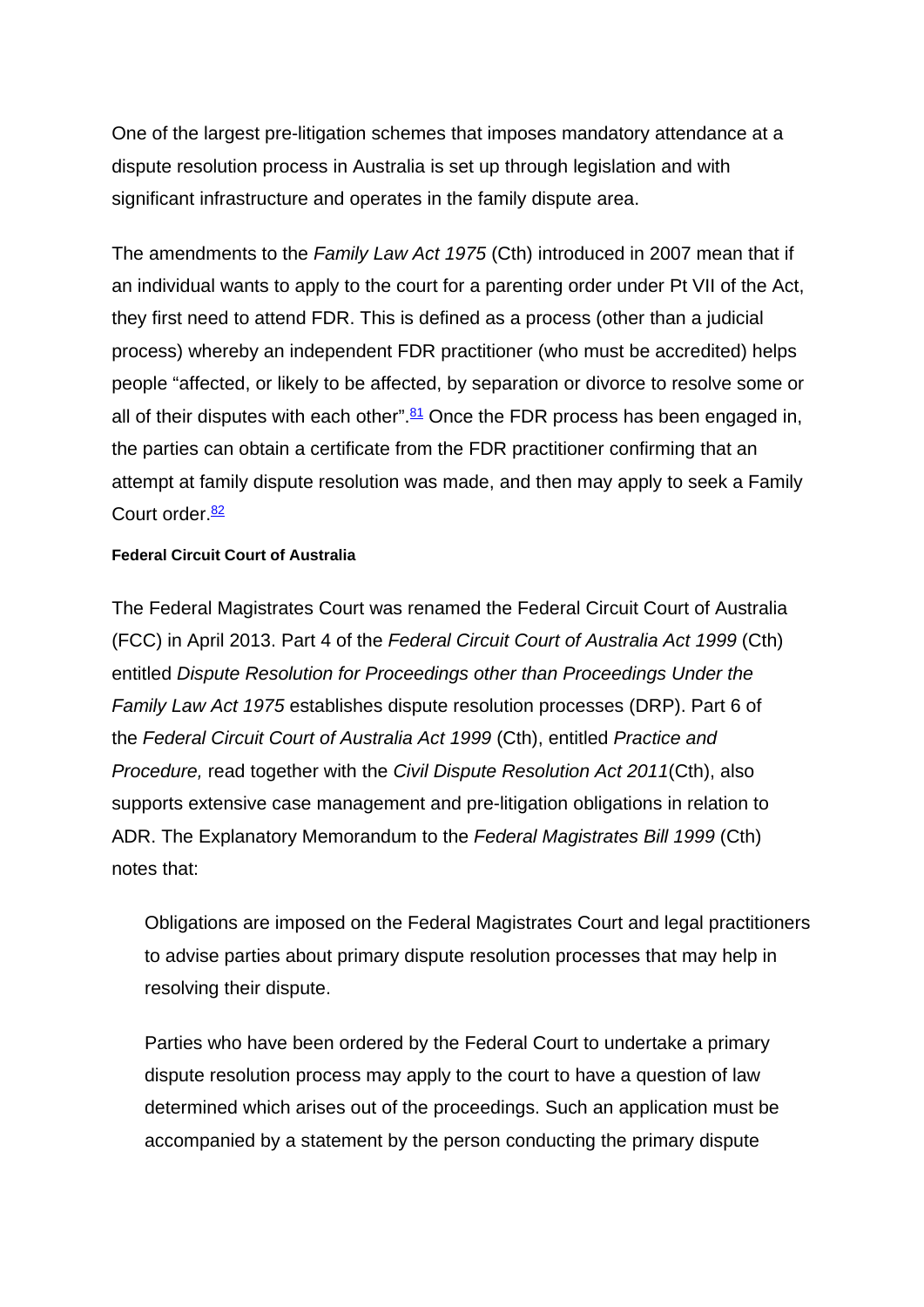resolution process to the effect that the determination of the question of law would be likely to assist parties in settling. $83$ 

Part 4 requires the court to consider whether to advise people to use DRP once they have commenced proceedings (s 22). If the court "considers that a [DRP] may help the parties to a dispute before it to resolve that dispute … [it] must advise the parties to use [that process]" (s 23). A duty is also placed on legal practitioners to consider whether to advise the parties about the DRP that could be used to resolve any matter in dispute (s 24). If requested, officers of the Federal Circuit Court must advise parties about the DRP that could be used to resolve any matter (s 25).

#### **Administrative Appeals Tribunal**

A variety of case conferencing, mediation and evaluative ADR processes operate within the administrative review area. In addition, following amendments in 2005 by the *Administrative Appeals Tribunal Amendment Act 2005* (Cth),<sup>84</sup>a range of other processes are now available. The range of ADR processes set out in s 3 of the 2005 amending Act include conferencing, mediation, conciliation, neutral evaluation, case appraisal and other procedures or services specified in the regulations. The Administrative Appeals Tribunal (AAT) ADR Committee $85$  has produced guidelines and detailed process descriptions in relation to each of the processes.

#### **National Native Title Tribunal**

The Federal Court is now responsible for managing native title applications.<sup>86</sup> The National Native Title Tribunal's (NNTT) mediation function and Indigenous Land Use Agreements (ILUA) negotiations related to native title claims mediation were transferred to the Federal Court as part of institutional reforms that occurred in 2012. The Federal Court can refer mediation matters to the NNTT or another mediation body or mediator. The NNTT can provide mediation in areas such as future acts and can assist parties in negotiating standalone ILUAs.<sup>87</sup>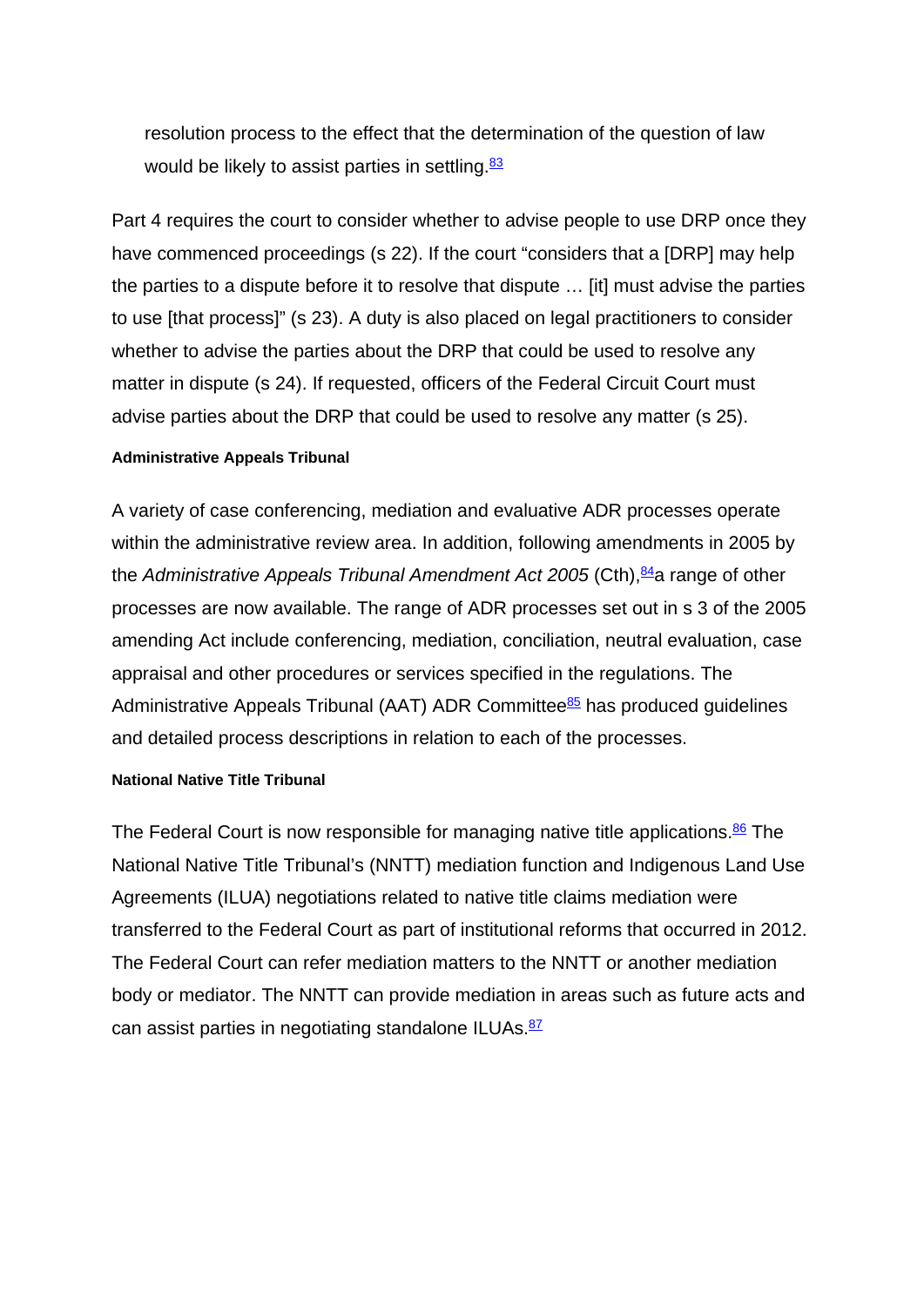## **Key issues**

The increased referral of disputes to ADR processes has raised numerous issues for the litigation system and the courts. At the same time, there have been greater opportunities for lawyers to play a more constructive role in the resolution of disputes through engagement in ADR (either as ADR practitioners or representatives). Lawyers are increasingly involved in compliance work, risk analysis, dispute system design and management work that clearly sits under the ADR umbrella. Many lawyers also work as ADR practitioners and offer ADR services as part of the package of services that are available to prospective clients.

These changes offer practitioners some significant opportunities to establish client bases that may not have previously existed. While some commentators have suggested that lawyers need to remodel themselves to ensure that they can work effectively within the litigation environment, $\frac{88}{3}$  others consider that the growth in ADR as well as technological and other changes will mean that many lawyers will no longer be able to undertake more traditional and litigation focussed work. $89$  Clearly, many clients now expect lawyers to be informed about ADR processes. Clients also expect lawyers to be able to give advice about managing and avoiding disputes and not just "fight" a case or the other party.

Views about the relationship between ADR and the judicial role and judicial practice have also evolved in recent years. Much discussion has focused on perspectives that are similar to those raised in respect of the role of courts. However, views have also focused on the nature of the judicial function and the constitutional impediments that may prevent a judge from undertaking an ADR process. $\frac{90}{2}$ 

Often the issues relating to the relationship between ADR and the litigation system are framed by the question: "Should judges mediate?"<sup>91</sup> There has been some discomfort within Australia about the notion of judges acting as mediators and discussion has often focused on this issue although in many overseas jurisdictions $\frac{92}{2}$  this approach is common.  $\frac{93}{2}$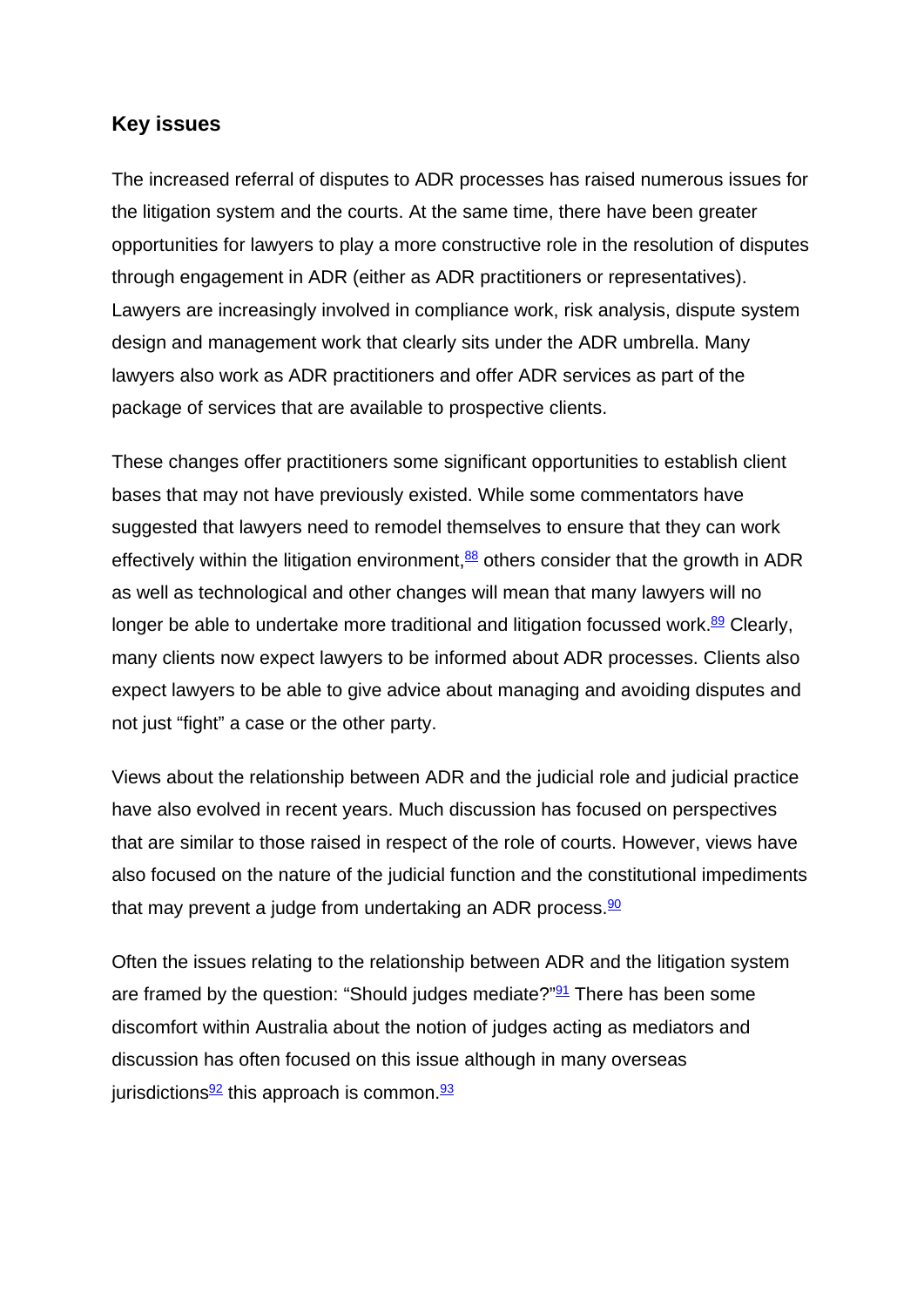*Professor Tania Sourdin is the Dean of Newcastle University Law School. She was previously a member of NADRAC (for 14 years) and has been an active mediator for more than 25 years. Tania has also held a number of court and tribunal appointments and is currently the NBN Industry Dispute Resolution Advisor. She has written and published widely on the topic of ADR.*

1. T Sourdin and A Zariski, 'Judicial Dispute Resolution – A Global Approach' in *Global Legal Issues Volume 3* (Korean Legislation Research Institute, Seoul, 2012).

2. See also T Sourdin, 'Resolving Disputes Without Courts?' (2013) 32(1) *The Arbitrator & Mediator* 25, 29.

3. T Sourdin, 'The Role of the Court in Alternative Dispute Resolution' (2013) *Asian Journal on Mediation* 80, 93.

4. Increasingly, ADR processes are being adopted in criminal jurisdictions as an adjunct to sentencing and conferencing programs.

5. *Civil Procedure Act 2005* (NSW): see Sch 1 for application to various courts.

6. See Supreme Court of New South Wales, *Mediation*, available

o[nhttp://www.supremecourt.justice.nsw.gov.au/Pages/SCO2\\_practiceprocedure/sco2\\_mediationinthesc/sco2\\_mediationinthesc](http://www.supremecourt.justice.nsw.gov.au/Pages/SCO2_practiceprocedure/sco2_mediationinthesc/sco2_mediationinthesc.aspx)

[.aspx](http://www.supremecourt.justice.nsw.gov.au/Pages/SCO2_practiceprocedure/sco2_mediationinthesc/sco2_mediationinthesc.aspx) (accessed 23 March 2015).

7. Supreme Court of New South Wales, *Practice Note No SC Gen 6 (Supreme Court – Mediation)*, available

o[nhttp://www.lawlink.nsw.gov.au/practice\\_notes/nswsc\\_pc.nsf/pages/516 \(](http://www.lawlink.nsw.gov.au/practice_notes/nswsc_pc.nsf/pages/516)accessed 23 March 2015); see also *Civil Procedure* 

*Act 2005* (NSW) Pt 4.

8. *Civil Procedure Act 2005* (NSW) Pt 4.

9. *Civil Procedure Act 2005* (NSW) Pt 5.

- 10. *Civil Procedure Act 2005* (NSW) s 26(1).
- 11. *Civil Procedure Act 2005* (NSW) s 27.
- 12. *Civil Procedure Act 2005* (NSW) s 28.
- 13. *Civil Procedure Act 2005* (NSW) s 31.
- 14. *Civil Procedure Act 2005* (NSW) s 33.
- 15. *Unconventional Conventions Pty Ltd v Accent Oz Pty Ltd (in liq)* [2004] NSWSC 1050.
- 16. J Hamilton, 'Thirty Years of Civil Procedure Reform in Australia: A Personal Reminiscence' (2005) 26 *Australian Bar*

*Review* 258, 265.

17. Chief Justice of New South Wales, the Hon T Bathurst, *Opening Address* (Presented at 2011 Advanced Dispute Resolution Workshop, Sydney, 13 August 2011) p 4, available

on [http://www.austlii.edu.au/au/journals/NSWJSchol/2011/26.html \(](http://www.austlii.edu.au/au/journals/NSWJSchol/2011/26.html)accessed 23 March 2015).[↩](http://www.adrac.org.au/adr-mapping/court-based-dispute-resolution#mark17) 18. See *Civil Procedure Act*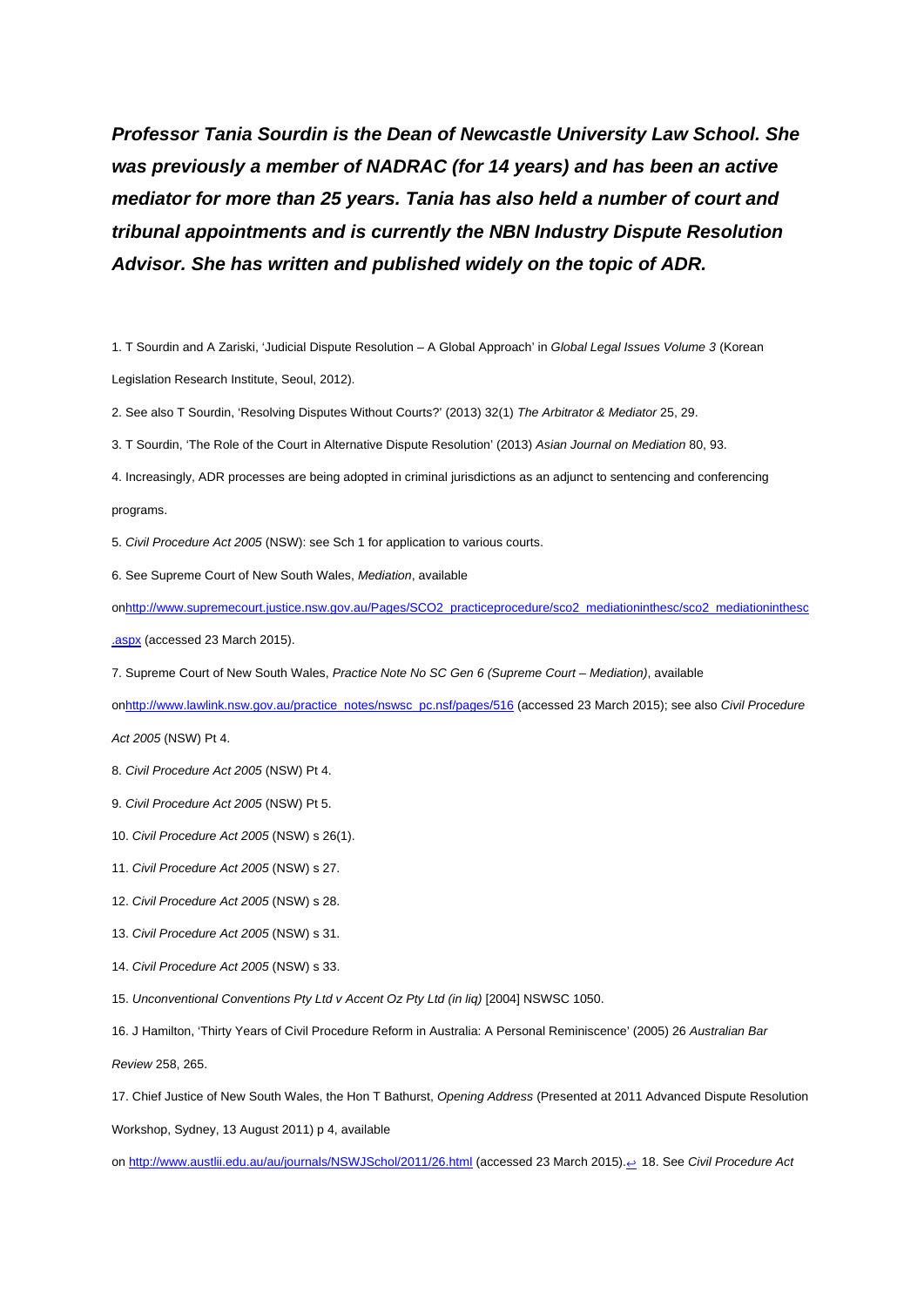#### *2005* (NSW) s 38.

19. In respect of the Land and Environment Court see NSW Land and Environment Court, Resolving Disputes, available on [http://www.lec.justice.nsw.gov.au/Pages/resolving\\_disputes/resolving\\_disputes.aspx \(](http://www.lec.justice.nsw.gov.au/Pages/resolving_disputes/resolving_disputes.aspx)accessed 7 September 2015). See also for example, the*Local Courts (Civil Claims) Act 1970* (NSW) s 21L.

20. For example, see District Court of New South Wales Practice Notes: *Practice Note DC (Civil) No.1* (Sections 3, 5 and 5.9). At Section 10 it is noted "10.1 The Court will refer all appropriate cases for alternate dispute resolution under Part 4 of the *Civil* 

*Procedure Act*. The parties must have instructions about suitability for mediation, arbitration or other alternate dispute resolution when they ask for a hearing date. Parties should note that the Court's power to order mediation does not depend on the consent of the parties".

- 21. See the New South Wales Local Courts Website information on ADR.
- 22. New South Wales Civil and Administrative Tribunal, 2014 *Annual Report* (NCAT, 2014) p 4.
- 23. New South Wales Civil and Administrative Tribunal, 2014 *Annual Report* (NCAT, 2014) p 4.
- 24. *Civil and Administrative Tribunal Act 2013* (NSW) s 36(1).
- 25. *Civil and Administrative Tribunal Act 2013* (NSW) s 37(1).
- 26. *Civil and Administrative Tribunal Act 2013* (NSW) s 37(2).
- 27. BC Cairns, *Australian Civil Procedure* (6th ed, Lawbook Co, Sydney, 2005) p 63.
- 28. *Uniform Civil Procedure Rules 1999* (Qld) rr 319 and 320.
- 29. *Uniform Civil Procedure Rules 1999* (Qld) Ch 9, Pt 4.
- 30. *Uniform Civil Procedure Rules 1999* (Qld) r 5(1).
- 31. *Uniform Civil Procedure Rules 1999* (Qld) r 5(3).
- 32. *Uniform Civil Procedure Rules 1999* (Qld) r 5(4).
- 33. *Uniform Civil Procedure Rules 1999* (Qld) Ch 13, Pt 9, Div 3.
- 34. Queensland Courts, *Directions Conferences*, available

on [http://www.courts.qld.gov.au/\\_\\_data/assets/pdf\\_file/0009/91935/m-fs-directions-conferences.pdf \(](http://www.courts.qld.gov.au/__data/assets/pdf_file/0009/91935/m-fs-directions-conferences.pdf)accessed 23 March 2015).

- 35. Queensland Civil and Administrative Tribunal, *Annual Report 2009–2010* (QCAT, 2011) p 9.
- 36. Queensland Civil and Administrative Tribunal, Annual Report 2013–2014 (QCAT, 2014) p 28.
- 37. See generall[y http://www.qld.gov.au/law/legal-mediation-and-justice-of-the-peace/setting-disputes-out-of-court/](http://www.qld.gov.au/law/legal-mediation-and-justice-of-the-peace/setting-disputes-out-of-court/) (accessed

26 November 2015).

- 38. The obligations are imposed on parties, legal practitioners or other representatives, legal practices, expert witnesses
- (where relevant) and any person who provides financial or other assistance to any party, insofar as that person exercises any

direct control, indirect control or any influence over the conduct of the civil proceeding or of a party in respect of that civil

proceeding.

39. *Civil Procedure Act 2010* (Vic) s 48(1).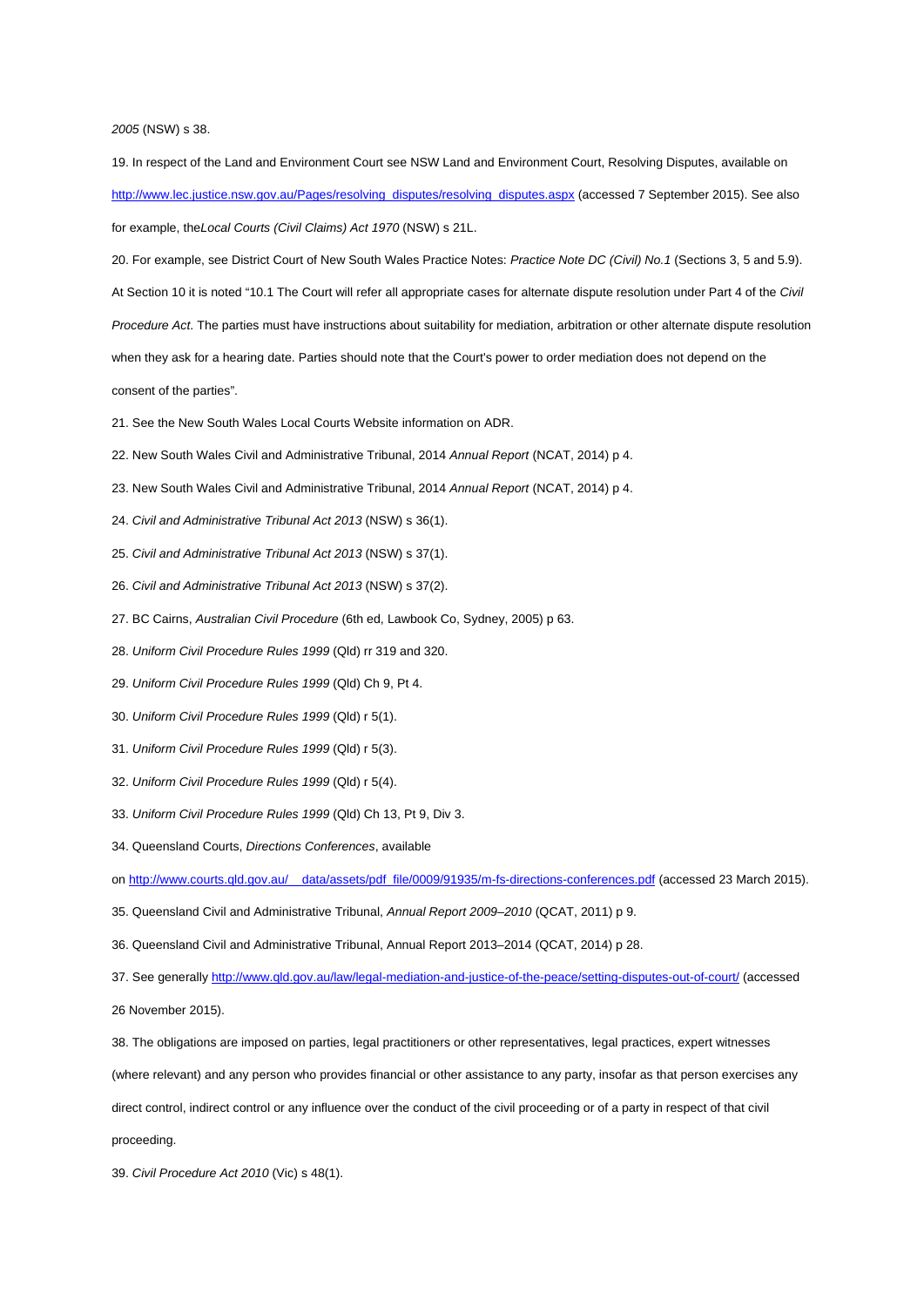40. *Civil Procedure Act 2010* (Vic) s 48(2)(c).

41. County Court of Victoria, *Annual Report 2008–2009* (County Court Victoria, 2009) p 24.

42. County Court of Victoria, *Annual Report 2008–2009* (County Court Victoria, 2009) p 25.

43. *Supreme Court (General Civil Procedure) Rules 2005* (Vic) O 50.07.

44. *Supreme Court (General Civil Procedure) Rules 2005* (Vic) O 50.08.

45. *Supreme Court (General Civil Procedure) Rules 2005* (Vic) O 50.01.

46. See *Supreme Court Act 1935* (WA) s 69. In 2000, the definition of a "mediator" was extended to include "a person agreed

by the parties". Prior to that date, it included registrars and "approved persons".

47. See *District Court Rules 2005* (WA) rr 35 and 35A.

48. District Court of Western Australia, *Annual Review 2013* (District Court of Western Australia, 2013) p 15.

49. District Court of Western Australia, *Annual Review 2013* (District Court of Western Australia, 2013) p 15.

50. See the Supreme Court of Western Australia, *Annual Review 2014* (SCWA, 2014), available on

[http://www.supremecourt.wa.gov.au/\\_files/Annual\\_Review\\_2014.pdf \(](http://www.supremecourt.wa.gov.au/_files/Annual_Review_2014.pdf)accessed 8 September 2015).

51. See the Supreme Court of Western Australia, *Annual Review 2014* (SCWA, 2014), available on

[http://www.supremecourt.wa.gov.au/\\_files/Annual\\_Review\\_2014.pdf \(](http://www.supremecourt.wa.gov.au/_files/Annual_Review_2014.pdf)accessed 8 September 2015).

52. *Family Court Act 1997* (WA) s 66H.

53. *Family Court Act 1997* (WA) s 66H(2).

54. *Family Court Act 1997* (WA) s 66H(8).

55. See WA State Administrative Tribunal (SAT), *Annual Report 2013–2014* (SAT, 2014), available on

[http://www.sat.justice.wa.gov.au/\\_files/SAT%20AReport%202013-2014.pdf \(](http://www.sat.justice.wa.gov.au/_files/SAT%20AReport%202013-2014.pdf)accessed 7 September 2015).

56. D Parry, *Structure and Restructure, the Rise of FDR and Experts in Hot Tubs – Reflections on the First Decade of the State Administrative Tribunal of Western Australia* (Paper presented at the Council of Australasian Tribunals National Conference, Melbourne, 4–5 June 2015), available

on [http://www.sat.justice.wa.gov.au/\\_files/Judge\\_Parry\\_COAT\\_National\\_Conference\\_2015\\_paper.pdf.](http://www.sat.justice.wa.gov.au/_files/Judge_Parry_COAT_National_Conference_2015_paper.pdf) The FDR process is

intended to provide additional dispute diagnosis opportunities.

57. See *Magistrates Court Act 1991* (SA) s 27; *District Court Act 1991* (SA) s 32; *Supreme Court Act 1935* (SA) s 65.

58. See *Barry Hopcroft and Barameda Fishing Company v A M Olsen* [1998] SASC 7009.

59. See *Barry Hopcroft and Barameda Fishing Company v A M Olsen* [1998] SASC 7009.

60. *Alternative Dispute Resolution Act 2001* (Tas) s 5(1).

61. Cases where mediated settlements may be regarded as preferable are those in which there are complex evidentiary issues and only a small amount of money is in dispute compared to the likely cost of the trial.

62. See *Domestic Relationships Act 1994* (ACT) s 8; *Leases (Commercial and Retail) Act 2001* (ACT) s 148, whereby if the court considers it "likely that parties may resolve the dispute" at a case management meeting, the court "must promote the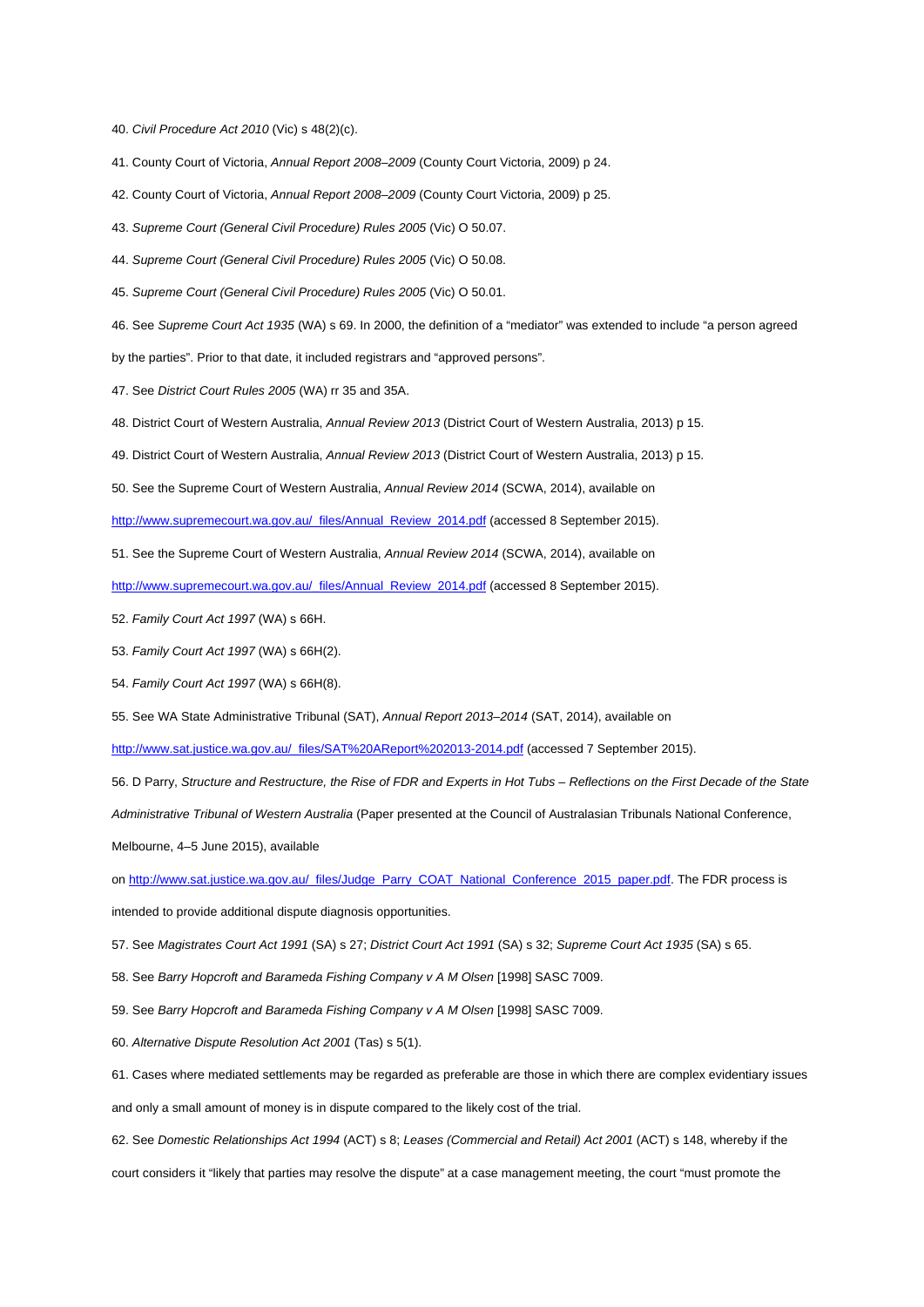settlement of the dispute (either at the meeting or by referral to other dispute resolution mechanisms)". Provision is also made in s 52 of the *Leases (Commercial and Retail) Act 2001* (ACT) for the referral of disputes as to market rental to mediation. 63. *Local Court (Civil Jurisdiction) Rules* (NT), Part 32.

64. *See Practice Direction No 1 of 2010 – Mediation,* which varied Order 48 to provide for this extended referral.

65. There has been a trial of evaluation processes within the Perth Registry of the Federal Court.

66. NADRAC, *The Resolve to Resolve: Embracing ADR to Improve Access to Justice in the Federal Jurisdiction* (Report,

NADRAC, 2009), available

on [http://www.ag.gov.au/LegalSystem/AlternateDisputeResolution/Documents/NADRAC%20Publications/the-resolve-to](http://www.ag.gov.au/LegalSystem/AlternateDisputeResolution/Documents/NADRAC%20Publications/the-resolve-to-resolve-embracing-adr-improve-access-to-justice-september2009.pdf)[resolve-embracing-adr-improve-access-to-justice-september2009.pdf](http://www.ag.gov.au/LegalSystem/AlternateDisputeResolution/Documents/NADRAC%20Publications/the-resolve-to-resolve-embracing-adr-improve-access-to-justice-september2009.pdf) (accessed 26 March 2015).

67. Access to Justice Taskforce, Commonwealth Attorney-General, *A Strategic Framework for Access to Justice in the Federal*

*Civil Justice System* (Report, CAG, 2009) available on [http://www.ag.gov.au/ \(](http://www.ag.gov.au/)accessed 26 March 2015).

68. *Access to Justice (Civil Litigation Reforms) Amendment Act 2009* (Cth).

69. *Federal Court of Australia Act 1976* (Cth) s 37M.

70. See *Federal Court of Australia Act 1976* (Cth) s 53A; see also ss 53A(1) and (1A) as amended by the *Law and Justice*

*Legislation Amendment Act 1997* (Cth).

71. Div 28.2 of the *Federal Court Rules 2011* (Cth) relates to arbitration, Div 28.3 relates to mediation, and Div 28.4 to ADR processes generally.

72. *Federal Court Rules 2011* (Cth) r 5.04.

73. *Federal Court of Australia Act 1976* (Cth) s 53A(1A). Section 53C provides that mediators dealing with a referred matter are

afforded the same immunity and protection as a judge exercising judicial functions.

74. *Federal Court of Australia Act 1976* (Cth) s 53AB(2).

75. *Federal Court of Australia Act 1976* (Cth) s 53AA.

76. Federal Court of Australia, *Practice Note CM 8 (Fast Track),* available

on [http://www.fedcourt.gov.au/pdfsrtfs\\_p/practice\\_notes\\_cm8.rtf\(a](http://www.fedcourt.gov.au/pdfsrtfs_p/practice_notes_cm8.rtf)ccessed 26 March 2015).

77. *Family Law Act 1975* (Cth) s 13C.

78. Matters which may be referred to arbitration include: Pt VIII matters (Property, Spousal Maintenance and Maintenance

Agreements), Pt VIIIAB matters (Financial Matters Relating to De Facto Relationships): s 13E of the *Family Law Act 1975* (Cth).

79. *Family Law Act 1975* (Cth) ss 13J and 13K.

80. *Family Law Act 1975* (Cth) s 13G.

81. *Family Law Act 1975* (Cth) s 10F.

82. Section 60I(7) mandates that a court exercising jurisdiction under the *Family Law Act 1975* (Cth) "must not hear an

application for a Part VII order in relation to a child unless the applicant files in the court a certificate". Exceptions are made (in ss 60I(9) and 60J) for child abuse, family violence, and urgent matters.